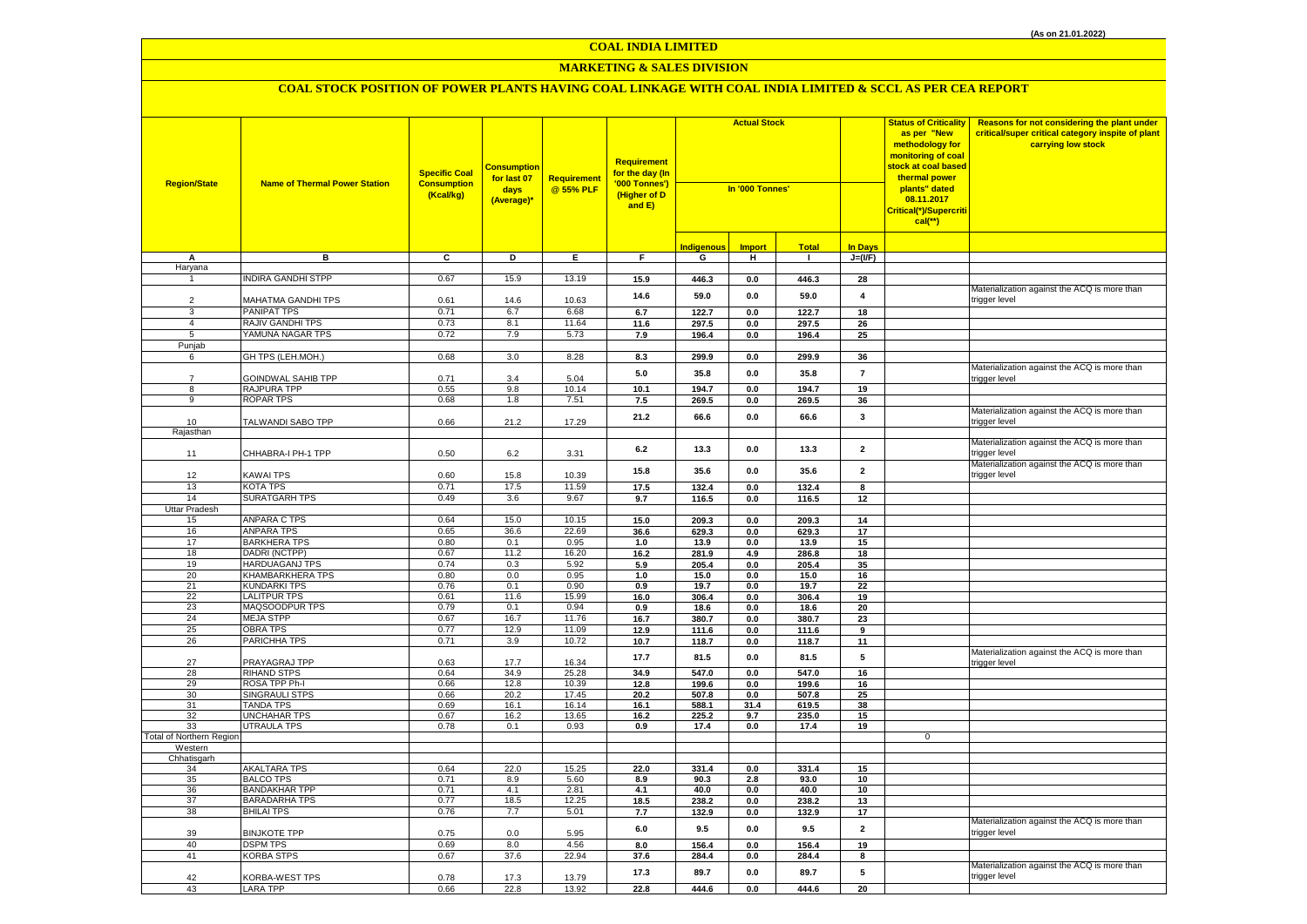#### **MARKETING & SALES DIVISION**

| <b>Region/State</b>            | <b>Name of Thermal Power Station</b>   | <b>Specific Coal</b><br><b>Consumption</b><br>(Kcal/kg) | <b>Consumption</b><br>for last 07<br>days<br>(Average)* | Requirement<br>@ 55% PLF | Requirement<br>f <mark>or the day (In</mark><br>'000 Tonnes')<br>(Higher of D<br>and E) | <b>Actual Stock</b><br>In '000 Tonnes' |               |                |                         | <b>Status of Criticality</b><br>as per "New<br>methodology for<br>monitoring of coal<br><mark>stock at coal based</mark><br>thermal power<br>plants" dated<br>08.11.2017<br>Critical(*)/Supercriti<br>$cal$ (**) | Reasons for not considering the plant under<br>critical/super critical category inspite of plant<br>carrying low stock |
|--------------------------------|----------------------------------------|---------------------------------------------------------|---------------------------------------------------------|--------------------------|-----------------------------------------------------------------------------------------|----------------------------------------|---------------|----------------|-------------------------|------------------------------------------------------------------------------------------------------------------------------------------------------------------------------------------------------------------|------------------------------------------------------------------------------------------------------------------------|
|                                |                                        |                                                         |                                                         |                          |                                                                                         | <b>Indigenous</b>                      | <b>Import</b> | <b>Total</b>   | <b>In Days</b>          |                                                                                                                                                                                                                  |                                                                                                                        |
| А                              | в                                      | $\overline{c}$                                          | Þ                                                       | E                        | $\overline{F}$                                                                          | G                                      | н             | $\blacksquare$ | $J=(VF)$                |                                                                                                                                                                                                                  |                                                                                                                        |
| 44                             | <b>NAWAPARA TPP</b>                    | 0.79                                                    | 0.0                                                     | 6.28                     | 6.3                                                                                     | 23.2                                   | 0.0           | 23.2           | $\overline{\mathbf{4}}$ |                                                                                                                                                                                                                  | Materialization against the ACQ is more than<br>rigger level                                                           |
| 45                             | PATHADI TPP                            | 0.65                                                    | 9.3                                                     | 5.18                     | 9.3                                                                                     | 132.5                                  | 0.0           | 132.5          | 14                      |                                                                                                                                                                                                                  |                                                                                                                        |
| 46                             | <b>SIPAT STPS</b>                      | 0.68                                                    | 34.8                                                    | 26.62                    | 34.8                                                                                    | 581.9                                  | 0.3           | 582.2          | 17                      |                                                                                                                                                                                                                  |                                                                                                                        |
| 47                             | <b>TAMNAR TPP</b>                      | 0.84                                                    | 22.8                                                    | $26.\overline{52}$       | 26.5                                                                                    | 243.0                                  | 0.0           | 243.0          | 9                       |                                                                                                                                                                                                                  |                                                                                                                        |
| 48<br>Gujarat                  | UCHPINDA TPP                           | 0.75                                                    | 21.0                                                    | 14.22                    | 21.0                                                                                    | 35.8                                   | 0.0           | 35.8           | $\overline{2}$          |                                                                                                                                                                                                                  | Materialization against the ACQ is more than<br>trigger level                                                          |
| 49                             | <b>GANDHI NAGAR TPS</b>                | 0.69                                                    | 7.1                                                     | 5.71                     | 7.1                                                                                     | 79.4                                   | 0.0           | 79.4           | 11                      |                                                                                                                                                                                                                  |                                                                                                                        |
| 50                             | SABARMATI (D-F STATIONS)               | 0.57                                                    | 4.0                                                     | 2.74                     | 4.0                                                                                     | 8.4                                    | 84.2          | 92.6           | 8                       |                                                                                                                                                                                                                  | Materialization against the ACQ is more than<br>trigger level                                                          |
| 51                             | UKAI TPS                               | 0.67                                                    | 9.7                                                     | 9.85                     | 9.8                                                                                     | 74.9                                   | 0.0           | 74.9           | 8                       |                                                                                                                                                                                                                  | Materialization against the ACQ is more than<br>rigger level:                                                          |
| 52                             | <b>WANAKBORI TPS</b>                   | 0.67                                                    | 21.8                                                    | 20.22                    | 21.8                                                                                    | 44.8                                   | 0.0           | 44.8           | $\overline{\mathbf{2}}$ |                                                                                                                                                                                                                  | Materialization against the ACQ is more than<br>trigger level                                                          |
| Madhya Pradesh                 |                                        |                                                         |                                                         |                          |                                                                                         |                                        |               |                |                         |                                                                                                                                                                                                                  |                                                                                                                        |
| 53                             | <b>AMARKANTAK EXT TPS</b>              | 0.65                                                    | 3.2                                                     | 1.80                     | 3.2                                                                                     | 14.2                                   | 0.0           | 14.2           | $\overline{\mathbf{4}}$ |                                                                                                                                                                                                                  |                                                                                                                        |
| 54                             | <b>ANUPPUR TPP</b>                     | 0.65                                                    | 15.0                                                    | 10.31                    | 15.0                                                                                    | 243.0                                  | 0.0           | 243.0          | 16                      |                                                                                                                                                                                                                  |                                                                                                                        |
| 55                             | <b>BINA TPS</b>                        | 0.74                                                    | 3.4                                                     | 4.88                     | 4.9                                                                                     | 55.1                                   | 0.0           | 55.1           | 11                      |                                                                                                                                                                                                                  |                                                                                                                        |
| 56                             | <b>GADARWARA TPP</b>                   | 0.66                                                    | 9.8                                                     | 13.93                    | 13.9                                                                                    | 293.8                                  | 34.4          | 328.2          | 24                      |                                                                                                                                                                                                                  |                                                                                                                        |
| 57                             | <b>KHARGONE STPP</b>                   | 0.60                                                    | 13.8                                                    | 10.45                    | 13.8                                                                                    | 142.0                                  | 0.0           | 142.0          | 10                      |                                                                                                                                                                                                                  |                                                                                                                        |
| 58                             | <b>SANJAY GANDHI TPS</b>               | 0.82                                                    | 15.2                                                    | 14.57                    | 15.2                                                                                    | 102.0                                  | 0.0           | 102.0          | $\overline{7}$          |                                                                                                                                                                                                                  | Non payment of dues                                                                                                    |
| 59                             | <b>SATPURA TPS</b>                     | 0.67                                                    | 5.3                                                     | 11.79                    | 11.8                                                                                    | 70.4                                   | 0.0           | 70.4           | $6\overline{6}$         |                                                                                                                                                                                                                  | Non Payment of Dues                                                                                                    |
| 60                             | <b>SEIONI TPP</b>                      | 0.64                                                    | 6.8                                                     | 5.06                     | 6.8                                                                                     | 170.5                                  | 0.0           | 170.5          | 25                      |                                                                                                                                                                                                                  |                                                                                                                        |
| 61                             | SHREE SINGAJI TPP                      | 0.71                                                    | 24.6                                                    | 23.50                    | 24.6                                                                                    | 220.9                                  | 0.0           | 220.9          | 9                       |                                                                                                                                                                                                                  | Non payment of dues                                                                                                    |
| 62<br>Maharashtra              | <b>VINDHYACHAL STPS</b>                | 0.69                                                    | 63.1                                                    | 43.60                    | 63.1                                                                                    | 1218.3                                 | $0.0\,$       | 1218.3         | 19                      |                                                                                                                                                                                                                  |                                                                                                                        |
| 63                             | <b>AMRAVATI TPS</b>                    | 0.62                                                    | 17.0                                                    | 11.07                    | 17.0                                                                                    | 36.8                                   | 0.0           | 36.8           | $\overline{\mathbf{2}}$ |                                                                                                                                                                                                                  | Materialization against the ACQ is more than<br>rigger level:                                                          |
| 64                             | <b>BHUSAWAL TPS</b>                    | 0.72                                                    | 11.2                                                    | 11.44                    | 11.4                                                                                    | 24.3                                   | $0.0\,$       | 24.3           | $\mathbf 2$             |                                                                                                                                                                                                                  | Non payment of dues                                                                                                    |
| 65                             | <b>BUTIBORI TPP</b>                    | 0.67                                                    | 0.0                                                     | 5.31                     | 5.3                                                                                     | 59.7                                   | 0.0           | 59.7           | 11                      |                                                                                                                                                                                                                  |                                                                                                                        |
| 66                             | CHANDRAPUR (MAHARASHTRA) STPS          | 0.78                                                    | 34.0                                                    | 30.17                    | 34.0                                                                                    | 55.5                                   | 0.0           | 55.5           | $\overline{2}$          |                                                                                                                                                                                                                  | Non payment of dues                                                                                                    |
| 67                             | DAHANU TPS                             | 0.62                                                    | 4.8                                                     | 4.09                     | 4.8                                                                                     | 7.2                                    | 0.0           | $7.2$          | $\overline{\mathbf{2}}$ |                                                                                                                                                                                                                  | Materialization against the ACQ is more than<br>trigger level                                                          |
| 68                             | DHARIWAL TPP                           | 0.67                                                    | 7.2                                                     | 5.34                     | $7.2$                                                                                   | 34.8                                   | 0.0           | 34.8           | 5                       |                                                                                                                                                                                                                  | Materialization against the ACQ is more than<br>trigger level                                                          |
| 69                             | <b>GMR WARORA TPS</b>                  | 0.67                                                    | 8.3                                                     | 5.29                     | 8.3                                                                                     | 0.5                                    | 0.0           | 0.5            | $\mathbf 0$             |                                                                                                                                                                                                                  | Materialization against the ACQ is more than<br>trigger level                                                          |
| 70                             | <b>KHAPARKHEDA TPS</b>                 | 0.89                                                    | 13.8                                                    | 15.72                    | 15.7                                                                                    | 265.7                                  | 0.0           | 265.7          | 17                      |                                                                                                                                                                                                                  |                                                                                                                        |
| 71                             | <b>KORADI TPS</b>                      | 0.76                                                    | 30.9                                                    | 22.08                    | 30.9                                                                                    | 199.7                                  | $0.0\,$       | 199.7          | 6                       |                                                                                                                                                                                                                  |                                                                                                                        |
| 72                             | <b>MAUDA TPS</b>                       | 0.70                                                    | 25.5                                                    | 21.29                    | 25.5                                                                                    | 579.4                                  | 12.0          | 591.5          | 23                      |                                                                                                                                                                                                                  |                                                                                                                        |
| 73                             | <b>NASIK TPS</b>                       | 0.81                                                    | 4.9                                                     | 6.72                     | 6.7                                                                                     | 4.1                                    | 0.0           | 4.1            | $\mathbf{1}$            |                                                                                                                                                                                                                  | Non payment of dues                                                                                                    |
| 74                             | <b>PARAS TPS</b>                       | 0.74                                                    | 5.9                                                     | 4.90                     | 5.9                                                                                     | 16.3                                   | 0.0           | 16.3           | 3                       |                                                                                                                                                                                                                  | Non payment of dues<br>Non payment of dues                                                                             |
| 75<br>76                       | <b>PARLITPS</b><br><b>SOLAPUR STPS</b> | 0.67<br>0.56                                            | 8.3<br>3.6                                              | 6.65<br>9.73             | 8.3<br>9.7                                                                              | 26.8<br>166.7                          | 0.0<br>19.7   | 26.8           | 3<br>19                 |                                                                                                                                                                                                                  |                                                                                                                        |
| 77                             | <b>TIRORA TPS</b>                      | 0.66                                                    | 44.6                                                    | 28.73                    | 44.6                                                                                    | 266.7                                  | 0.0           | 186.4<br>266.7 | 6                       |                                                                                                                                                                                                                  |                                                                                                                        |
| 78                             | WARDHA WARORA TPP                      | 0.66                                                    | 4.4                                                     | 4.71                     | 4.7                                                                                     | 77.2                                   | 0.0           | 77.2           | 16                      |                                                                                                                                                                                                                  |                                                                                                                        |
| <b>Total of Western Region</b> |                                        |                                                         |                                                         |                          |                                                                                         |                                        |               |                |                         | $\mathbf 0$                                                                                                                                                                                                      |                                                                                                                        |
| Southern                       |                                        |                                                         |                                                         |                          |                                                                                         |                                        |               |                |                         |                                                                                                                                                                                                                  |                                                                                                                        |
| Andhra Pradesh                 |                                        |                                                         |                                                         |                          |                                                                                         |                                        |               |                |                         |                                                                                                                                                                                                                  |                                                                                                                        |
| 79                             | DAMODARAM SANJEEVAIAH TPS              | 0.66                                                    | 15.3                                                    | 13.85                    | 15.3                                                                                    | 101.3                                  | 0.0           | 101.3          | $\overline{7}$          |                                                                                                                                                                                                                  | Materialization against the ACQ is more than<br>trigger level                                                          |
| 80                             | Dr. N.TATA RAO TPS                     | 0.77                                                    | 23.8                                                    | 17.90                    | 23.8                                                                                    | 180.2                                  | 0.0           | 180.2          | 8                       |                                                                                                                                                                                                                  |                                                                                                                        |
| 81                             | PAINAMPURAM TPP                        | 0.59                                                    | 17.1                                                    | 10.21                    | 17.1                                                                                    | 51.5                                   | 125.6         | 177.0          | 10                      |                                                                                                                                                                                                                  | Materialization against the ACQ is more than<br>rigger level                                                           |
| 82                             | RAYALASEEMA TPS                        | 0.76                                                    | 13.3                                                    | 16.60                    | 16.6                                                                                    | 45.1                                   | 0.0           | 45.1           | 3                       |                                                                                                                                                                                                                  | Materialization against the ACQ is more than<br>trigger level                                                          |
| 83                             | <b>SIMHADRI</b>                        | 0.78                                                    | 27.7                                                    | 20.54                    | 27.7                                                                                    | 269.7                                  | 0.0           | 269.7          | 10                      |                                                                                                                                                                                                                  |                                                                                                                        |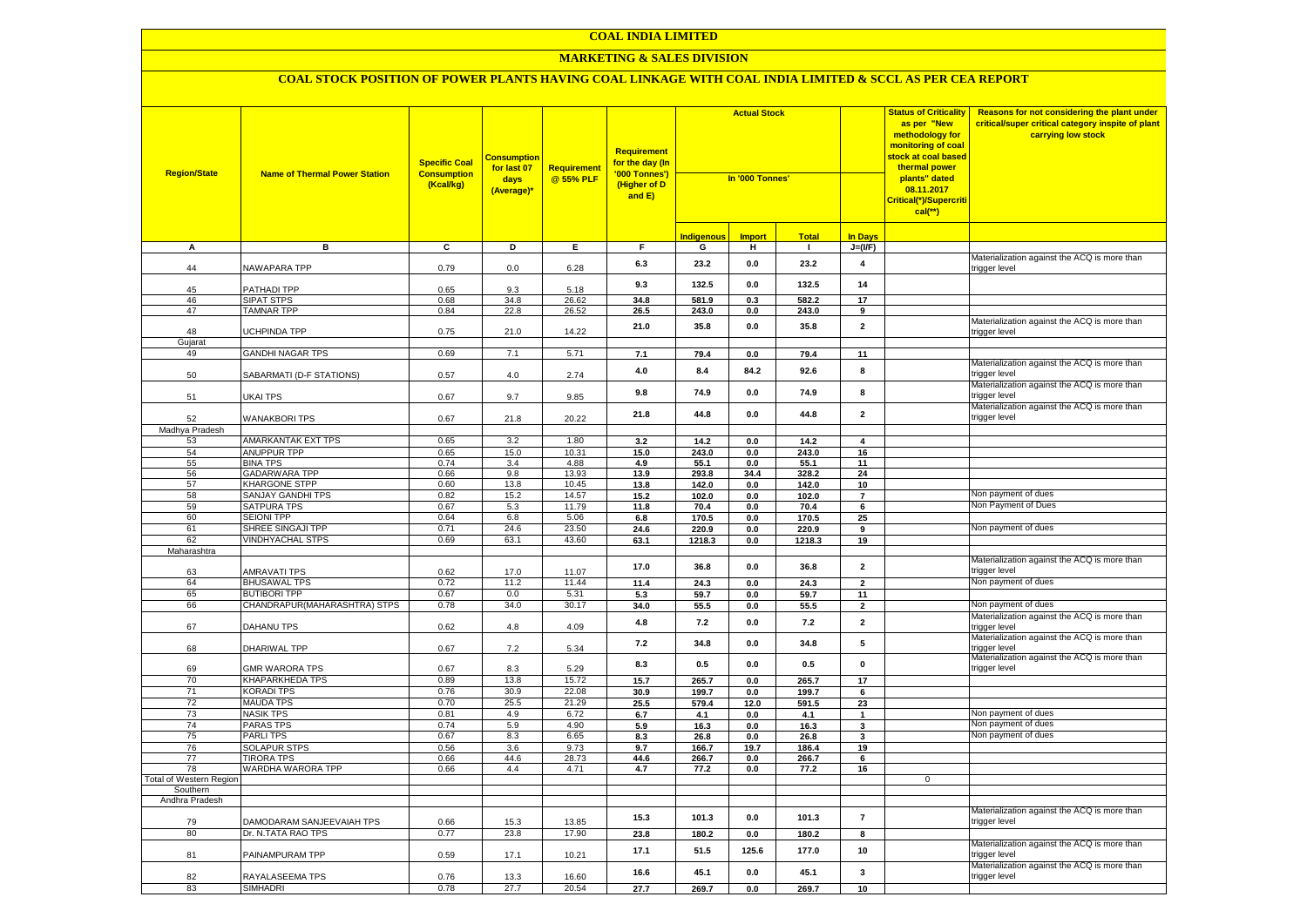#### **MARKETING & SALES DIVISION**

| <b>Region/State</b>             | <b>Name of Thermal Power Station</b>        | <b>Specific Coal</b><br><b>Consumption</b><br>(Kcal/kg) | <b>Consumption</b><br>for last 07<br>days<br>(Average)* | Requirement<br>@ 55% PLF | <b>Requirement</b><br>for the day (In<br>'000 Tonnes')<br>(Higher of D<br>and E) | <b>Actual Stock</b><br>In '000 Tonnes' |                       |                |                 | <b>Status of Criticality</b><br>as per "New<br>methodology for<br>monitoring of coal<br><mark>stock at coal based</mark><br>thermal power<br>plants" dated<br>08.11.2017<br>Critical(*)/Supercriti<br>$cal$ (**) | Reasons for not considering the plant under<br>critical/super critical category inspite of plant<br>carrying low stock |
|---------------------------------|---------------------------------------------|---------------------------------------------------------|---------------------------------------------------------|--------------------------|----------------------------------------------------------------------------------|----------------------------------------|-----------------------|----------------|-----------------|------------------------------------------------------------------------------------------------------------------------------------------------------------------------------------------------------------------|------------------------------------------------------------------------------------------------------------------------|
|                                 |                                             |                                                         |                                                         |                          |                                                                                  | <b>Indigenous</b>                      | <b>Import</b>         | <b>Total</b>   | <b>In Days</b>  |                                                                                                                                                                                                                  |                                                                                                                        |
| А                               | в                                           | c                                                       | Þ                                                       | Ε                        | E                                                                                | G                                      | Ŧ                     | ᠇              | $J=(VF)$        |                                                                                                                                                                                                                  |                                                                                                                        |
| 84                              | <b>SGPL TPP</b>                             | 0.53                                                    | 9.5                                                     | 9.26                     | 9.5                                                                              | 40.8                                   | 125.8                 | 166.6          | 18              |                                                                                                                                                                                                                  |                                                                                                                        |
| 85                              | <b>VIZAG TPP</b>                            | 0.67                                                    | 0.0                                                     | 9.20                     | 9.2                                                                              | 152.3                                  | 0.0                   | 152.3          | 17              |                                                                                                                                                                                                                  |                                                                                                                        |
| Karnataka                       |                                             |                                                         |                                                         |                          |                                                                                  |                                        |                       |                |                 |                                                                                                                                                                                                                  |                                                                                                                        |
| 86                              | <b>BELLARY TPS</b>                          | 0.63                                                    | 6.4                                                     | 14.23                    | 14.2                                                                             | 17.2                                   | 0.0                   | 17.2           | $\mathbf{1}$    |                                                                                                                                                                                                                  | Materialization against the ACQ is more than<br>rigger level                                                           |
| 87                              | KUDGI STPP                                  | 0.63                                                    | 14.9                                                    | 19.90                    | 19.9                                                                             | 133.5                                  | 5.5                   | 139.0          | $\overline{7}$  |                                                                                                                                                                                                                  | Materialization against the ACQ is more than<br>trigger level                                                          |
| 88                              | RAICHUR TPS                                 | 0.66                                                    | 22.1                                                    | 14.98                    | 22.1                                                                             | 127.0                                  | 0.0                   | 127.0          | 6               |                                                                                                                                                                                                                  | Materialization against the ACQ is more than<br>rigger level                                                           |
|                                 |                                             |                                                         |                                                         |                          | 16.0                                                                             | 17.4                                   | 0.0                   | 17.4           | $\overline{1}$  |                                                                                                                                                                                                                  | Materialization against the ACQ is more than                                                                           |
| 89<br><b>Tamil Nadu</b>         | YERMARUS TPP                                | 0.62                                                    | 16.0                                                    | 13.09                    |                                                                                  |                                        |                       |                |                 |                                                                                                                                                                                                                  | rigger level                                                                                                           |
| 90                              | METTUR TPS                                  | 0.81                                                    | 14.8                                                    | 8.98                     | 14.8                                                                             | 46.2                                   | 0.0                   | 46.2           | 3               |                                                                                                                                                                                                                  | Materialization against the ACQ is more than<br>trigger level                                                          |
| 91                              | <b>METTUR TPS - II</b>                      | 0.78                                                    | 6.1                                                     | 6.16                     | 6.2                                                                              | 61.9                                   | 0.0                   | 61.9           | 10              |                                                                                                                                                                                                                  |                                                                                                                        |
| 92                              | NORTH CHENNAI TPS                           | 0.82                                                    | 19.8                                                    | 19.78                    | 19.8                                                                             | 214.3                                  | $0.0\,$               | 214.3          | 11              |                                                                                                                                                                                                                  |                                                                                                                        |
| 93                              | <b>TUTICORIN TPS</b>                        | 0.96                                                    | 11.9                                                    | 13.31                    | 13.3                                                                             | 187.6                                  | 0.0                   | 187.6          | 14              |                                                                                                                                                                                                                  |                                                                                                                        |
| 94                              | <b>VALLUR TPP</b>                           | 0.72                                                    | 13.9                                                    | 14.26                    | 14.3                                                                             | 121.0                                  | 0.0                   | 121.0          | 8               |                                                                                                                                                                                                                  | Materialization against the ACQ is more than<br>rigger level                                                           |
| Telangana                       |                                             |                                                         |                                                         |                          |                                                                                  |                                        |                       |                |                 |                                                                                                                                                                                                                  |                                                                                                                        |
|                                 |                                             |                                                         |                                                         |                          | 11.4                                                                             | 66.4                                   | 0.0                   | 66.4           | 6               |                                                                                                                                                                                                                  | Materialization against the ACQ is more than                                                                           |
| 95                              | <b>BHADRADRITPP</b>                         | 0.69                                                    | 11.4                                                    | 7.37                     |                                                                                  |                                        |                       |                |                 |                                                                                                                                                                                                                  | rigger level                                                                                                           |
| 96                              | KAKATIYA TPS                                | 0.57                                                    | 12.6                                                    | 8.33                     | 12.6                                                                             | 246.8                                  | 0.0                   | 246.8          | 20              |                                                                                                                                                                                                                  |                                                                                                                        |
| 97                              | KOTHAGUDEM TPS (NEW)                        | 0.64                                                    | 7.9                                                     | 8.46                     | 8.5                                                                              | 128.0                                  | 0.0                   | 128.0          | 15              |                                                                                                                                                                                                                  |                                                                                                                        |
| 98<br>99                        | KOTHAGUDEM TPS (STAGE-7)<br>RAMAGUNDEM STPS | 0.50<br>0.62                                            | $0.0\,$<br>30.4                                         | 5.23<br>21.33            | 5.2<br>30.4                                                                      | 166.5<br>447.3                         | $0.0\,$<br>$0.0\,$    | 166.5<br>447.3 | 32<br>15        |                                                                                                                                                                                                                  |                                                                                                                        |
| 100                             | RAMAGUNDEM-B TPS                            | 0.77                                                    | 0.4                                                     | 0.64                     | 0.6                                                                              | 13.7                                   | $0.0\,$               | 13.7           | 22              |                                                                                                                                                                                                                  |                                                                                                                        |
| 101                             | SINGARENI TPP                               | 0.58                                                    | 14.6                                                    | 9.12                     | 14.6                                                                             | 118.9                                  | 0.0                   | 118.9          | 8               |                                                                                                                                                                                                                  |                                                                                                                        |
| <b>Total of Southern Region</b> |                                             |                                                         |                                                         |                          |                                                                                  |                                        |                       |                |                 | $\mathbf{0}$                                                                                                                                                                                                     |                                                                                                                        |
| Eastern                         |                                             |                                                         |                                                         |                          |                                                                                  |                                        |                       |                |                 |                                                                                                                                                                                                                  |                                                                                                                        |
| Bihar                           |                                             |                                                         |                                                         |                          |                                                                                  |                                        |                       |                |                 |                                                                                                                                                                                                                  |                                                                                                                        |
| 102                             | <b>BARAUNI TPS</b>                          | 0.63                                                    | 6.2                                                     | 5.90                     | 6.2                                                                              | 81.4                                   | 0.0                   | 81.4           | 13              |                                                                                                                                                                                                                  |                                                                                                                        |
| 103<br>104                      | <b>BARHI</b><br><b>BARH II</b>              | 0.67<br>0.67                                            | 7.2<br>14.4                                             | 5.84<br>11.67            | 7.2<br>14.4                                                                      | 92.6<br>185.3                          | 0.0<br>0.0            | 92.6<br>185.3  | 13<br>13        |                                                                                                                                                                                                                  |                                                                                                                        |
| 105                             | KAHALGAON TPS                               | 0.80                                                    | 32.1                                                    | 24.62                    | 32.1                                                                             | 109.1                                  | 0.0                   | 109.1          | 3               |                                                                                                                                                                                                                  | Materialization against the ACQ is more than<br>trigger level                                                          |
|                                 |                                             |                                                         |                                                         |                          | 6.2                                                                              | 41.3                                   | 0.0                   | 41.3           | $\overline{7}$  |                                                                                                                                                                                                                  | Materialization against the ACQ is more than                                                                           |
| 106<br>107                      | MUZAFFARPUR TPS<br><b>NABINAGAR STPP</b>    | 0.77<br>0.58                                            | 4.9<br>10.6                                             | 6.18<br>10.14            |                                                                                  |                                        |                       |                |                 |                                                                                                                                                                                                                  | trigger level                                                                                                          |
|                                 |                                             |                                                         |                                                         |                          | 10.6<br>13.5                                                                     | 325.8<br>53.0                          | $\mathbf{0.0}$<br>0.0 | 325.8<br>53.0  | 31<br>$\pmb{4}$ |                                                                                                                                                                                                                  | Materialization against the ACQ is more than                                                                           |
| 108                             | NABINAGAR TPP                               | 0.69                                                    | 13.5                                                    | 9.06                     |                                                                                  |                                        |                       |                |                 |                                                                                                                                                                                                                  | rigger level                                                                                                           |
| Jharkhand                       |                                             |                                                         |                                                         |                          |                                                                                  |                                        |                       |                |                 |                                                                                                                                                                                                                  |                                                                                                                        |
| 109                             | <b>BOKARO TPS `A` EXP</b>                   | 0.57                                                    | 5.4                                                     | 3.78                     | 5.4                                                                              | 118.0                                  | 0.0                   | 118.0          | 22              |                                                                                                                                                                                                                  |                                                                                                                        |
| 110<br>111                      | CHANDRAPURA(DVC) TPS<br>JOJOBERA TPS        | 0.61<br>0.69                                            | 7.4<br>3.0                                              | 4.06<br>2.18             | 7.4<br>3.0                                                                       | 85.8<br>79.5                           | 0.0<br>0.0            | 85.8<br>79.5   | 12<br>27        |                                                                                                                                                                                                                  |                                                                                                                        |
| 112                             | <b>KODARMA TPP</b>                          | 0.62                                                    | 9.8                                                     | 8.23                     | 9.8                                                                              | 111.8                                  | 0.0                   | 111.8          | 11              |                                                                                                                                                                                                                  |                                                                                                                        |
| 113                             | <b>MAHADEV PRASAD STPP</b>                  | 0.70                                                    | 7.4                                                     | 5.01                     | 7.4                                                                              | 1.1                                    | 0.0                   | $1.1$          | $\pmb{0}$       |                                                                                                                                                                                                                  | Materialization against the ACQ is more than<br>rigger level                                                           |
| 114                             | MAITHON RB TPP                              | 0.64                                                    | 11.8                                                    | 8.89                     | 11.8                                                                             | 217.7                                  | 0.0                   | 217.7          | 18              |                                                                                                                                                                                                                  |                                                                                                                        |
| 115                             | <b>TENUGHAT TPS</b>                         | 0.75                                                    | 5.5                                                     | 4.16                     | 5.5                                                                              | 17.6                                   | $0.0\,$               | 17.6           | 3               |                                                                                                                                                                                                                  | Non payment of dues                                                                                                    |
| Odisha                          |                                             |                                                         |                                                         |                          |                                                                                  |                                        |                       |                |                 |                                                                                                                                                                                                                  |                                                                                                                        |
| 116                             | DARLIPALI STPS                              | 0.71                                                    | 25.9                                                    | 14.95                    | 25.9                                                                             | 463.5                                  | 0.0                   | 463.5          | 18              |                                                                                                                                                                                                                  |                                                                                                                        |
| 117                             | <b>DERANG TPP</b>                           | 0.70                                                    | 15.9                                                    | 11.10                    | 15.9                                                                             | 827.1                                  | 0.0                   | 827.1          | 52              |                                                                                                                                                                                                                  |                                                                                                                        |
| 118                             | <b>IB VALLEY TPS</b>                        | 0.83                                                    | 22.8                                                    | 19.16                    | 22.8                                                                             | 389.7                                  | 0.0                   | 389.7          | 17              |                                                                                                                                                                                                                  |                                                                                                                        |
| 119                             | KAMALANGA TPS                               | 0.72                                                    | 13.3                                                    | 10.02                    | 13.3                                                                             | 65.3                                   | 0.0                   | 65.3           | 5               |                                                                                                                                                                                                                  | Materialization against the ACQ is more than<br>rigger level                                                           |
| 120                             | <b>VEDANTA TPP</b>                          | 0.76                                                    | 0.1                                                     | 6.02                     | 6.0                                                                              | 0.0                                    | 0.0                   | 0.0            | $\mathbf 0$     |                                                                                                                                                                                                                  | Materialization against the ACQ is more than<br>trigger level                                                          |
| 121                             | <b>TALCHER STPS</b>                         | 0.79                                                    | 41.0                                                    | 31.43                    | 41.0                                                                             | 780.2                                  | 13.2                  | 793.4          | 19              |                                                                                                                                                                                                                  |                                                                                                                        |